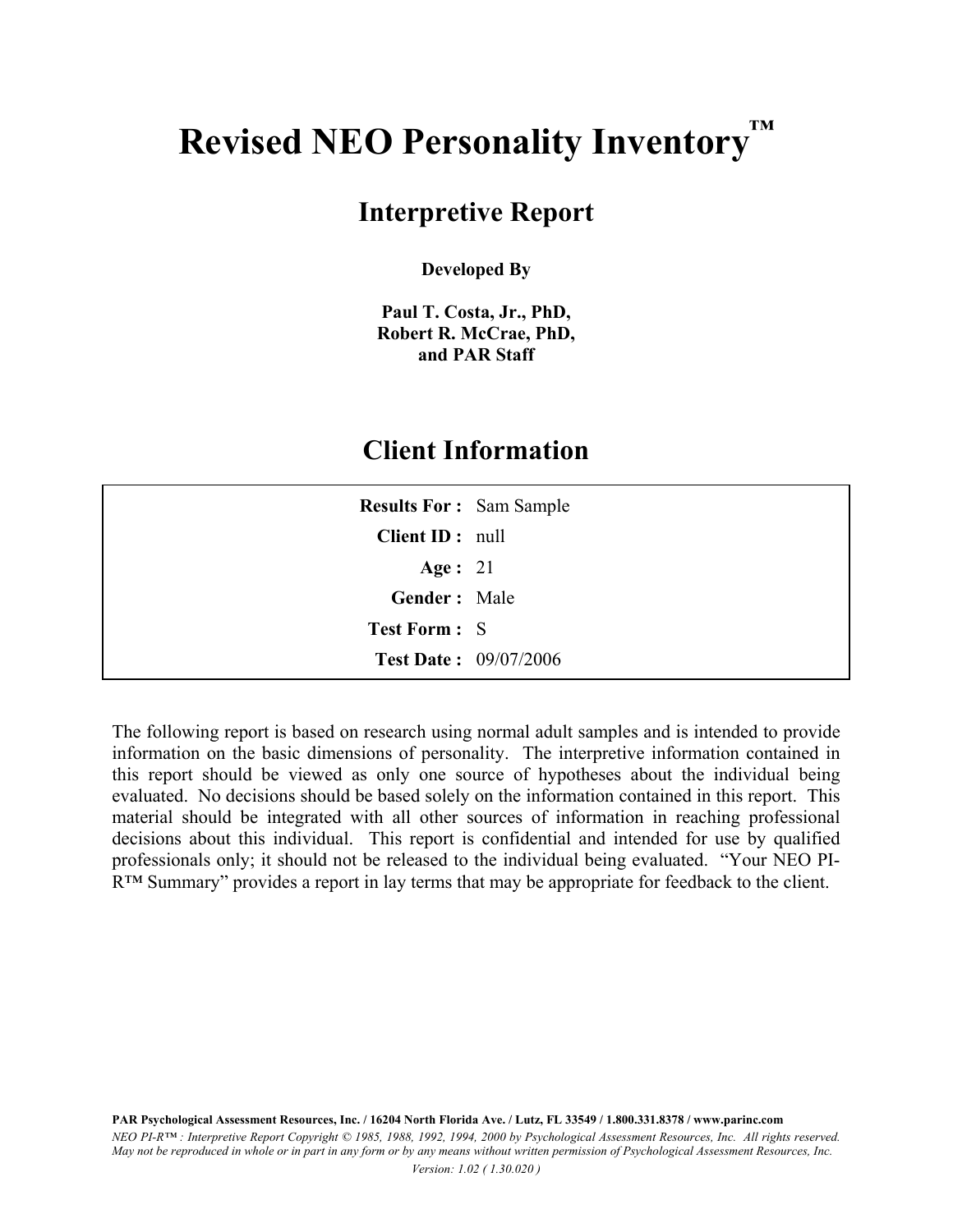**NEO PI-R™** *T***-Score Profile** 

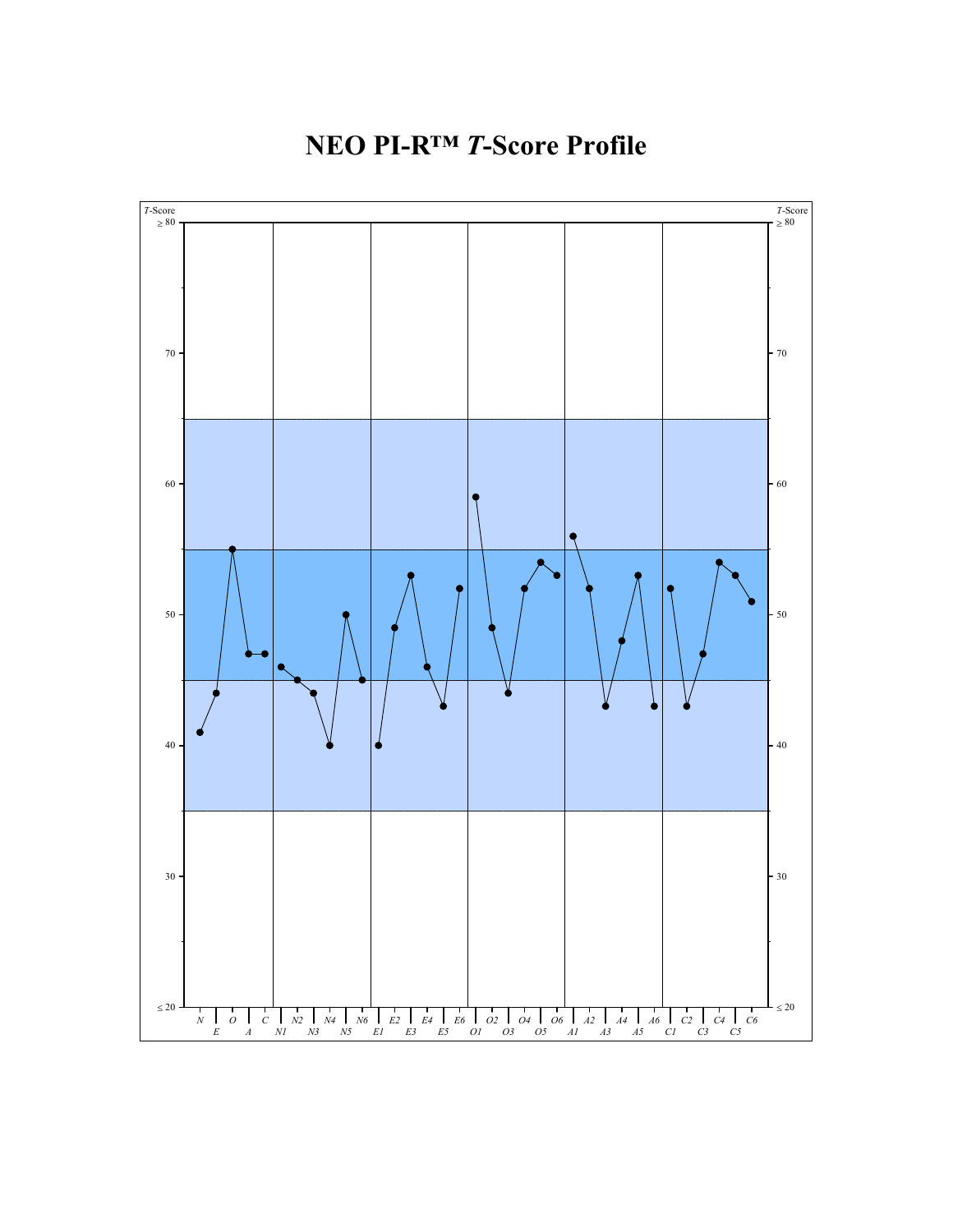|                                 | <b>Scale</b>              | <b>Raw Score</b> | <b>T</b> Score | Range   |  |
|---------------------------------|---------------------------|------------------|----------------|---------|--|
| <b>Factors</b>                  |                           |                  |                |         |  |
| (N)                             | Neuroticism               |                  | 41             | Low     |  |
| (E)                             | Extraversion              |                  | 44             | Low     |  |
| (0)                             | Openness                  | ---              | 55             | Average |  |
| (A)                             | Agreeableness             |                  | 47             | Average |  |
| (C)                             | Conscientiousness         |                  | 47             | Average |  |
|                                 | <b>Neuroticism Facets</b> |                  |                |         |  |
| (N1)                            | Anxiety                   | 12               | 46             | Average |  |
| (N2)                            | Angry Hostility           | 10               | 45             | Average |  |
| (N3)                            | Depression                | 9                | 44             | Low     |  |
| (N4)                            | Self-Consciousness        | 10               | 40             | Low     |  |
| (N5)                            | Impulsiveness             | 16               | 50             | Average |  |
| (N6)                            | Vulnerability             | 8                | 45             | Average |  |
| <b>Extraversion Facets</b>      |                           |                  |                |         |  |
| (E1)                            | Warmth                    | 19               | 40             | Low     |  |
| (E2)                            | Gregariousness            | 16               | 49             | Average |  |
| (E3)                            | Assertiveness             | 17               | 53             | Average |  |
| (E4)                            | Activity                  | 16               | 46             | Average |  |
| (E5)                            | Excitement-Seeking        | 13               | 43             | Low     |  |
| (E6)                            | <b>Positive Emotions</b>  | 21               | 52             | Average |  |
|                                 | <b>Openness Facets</b>    |                  |                |         |  |
| (01)                            | Fantasy                   | 21               | 59             | High    |  |
| (O2)                            | Aesthetics                | 17               | 49             | Average |  |
| (03)                            | Feelings                  | 18               | 44             | Low     |  |
| (04)                            | Actions                   | 17               | 52             | Average |  |
| (O5)                            | Ideas                     | 21               | 54             | Average |  |
| (06)                            | Values                    | 22               | 53             | Average |  |
| <b>Agreeableness Facets</b>     |                           |                  |                |         |  |
| (A1)                            | Trust                     | 24               | 56             | High    |  |
| (A2)                            | Straightforwardness       | 22               | 52             | Average |  |
| (A3)                            | Altruism                  | 21               | 43             | Low     |  |
|                                 | (A4) Compliance           | 18               | 48             | Average |  |
| (A5)                            | Modesty                   | 20               | 53             | Average |  |
| (A6)                            | Tender-Mindedness         | 18               | 43             | Low     |  |
| <b>Conscientiousness Facets</b> |                           |                  |                |         |  |
| (C1)                            | Competence                | 23               | 52             | Average |  |
| (C2)                            | Order                     | 16               | 43             | Low     |  |
| (C3)                            | Dutifulness               | 22               | 47             | Average |  |
| (C4)                            | Achievement Striving      | 21               | 54             | Average |  |
| (C5)                            | Self-Discipline           | 23               | 53             | Average |  |
| (C6)                            | Deliberation              | 18               | 51             | Average |  |

# **NEO PI-R™ Data Table**